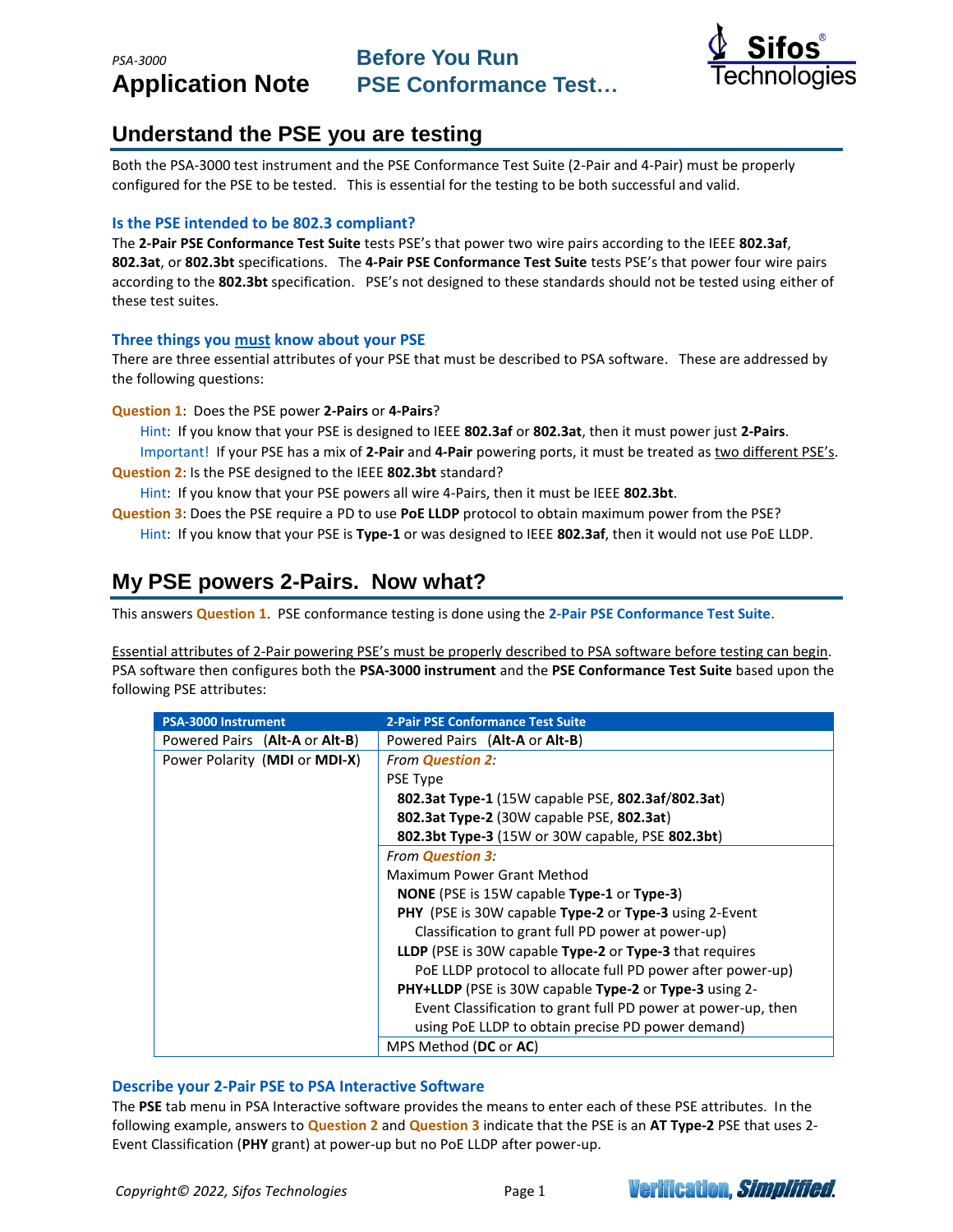# **PSA-3000 Before You Run**

# **Application Note PSE Conformance Test…**



In this example, it is also known that the PSE powers the **Alt-A** pairset with negative (**MDI-X**) polarity and also that the PSE utilizes the **DC MPS** PD disconnect detection scheme. Settings take effect when the **Apply Settings** button is pressed.

**Note!** In PowerShell PSA software, the **psa\_pse** command is used to describe PSE attributes to the PSA-3000 instrument and to the 2-Pair conformance test suite.

### **What if I don't know Powered Pairs, Polarity, or MPS Method?**

The **Powered Pairs**, **Polarity**, and **MPS Method** can be automatically determined and configured to the PSA-3000 instrument and to the 2-Pair Conformance Test Suite using the **Auto Discover** function. In this

| <b>PSE Attributes</b>                           |                                                                                                | <b>PSA</b> Interactive 5.2                                                                                |                                                     |                                                                                                             |
|-------------------------------------------------|------------------------------------------------------------------------------------------------|-----------------------------------------------------------------------------------------------------------|-----------------------------------------------------|-------------------------------------------------------------------------------------------------------------|
|                                                 |                                                                                                |                                                                                                           |                                                     |                                                                                                             |
| Auto Discover<br>Load PSE Attr<br>Save PSE Attr | <b>PSE Type Pairs</b><br>C AT Type-1 2<br>G AT Type-2 2<br>C BT Type-3 2 or 4<br>C BT Type-4 4 | Polarity<br>Pairs<br>$C$ 4-Pair<br><b>CALTA CMDI GMDIX</b><br>CALTB G MDI C MDIX<br><b>Apply Settings</b> | <b>PSE Pairs &amp; Polarity</b><br>$\Box$ All Ports | <b>Max Power Grant</b><br>C NONE<br>$F$ PHY<br>CLDP<br>C PHY+LLDP<br>Autoclass Capable<br><b>MPS Method</b> |
| Current PSE:<br>Commscope7550                   | \Results\ my2PairPSE                                                                           | <b>Reporting Directory</b>                                                                                |                                                     | C DC MPS<br>C AC MPS                                                                                        |

example, responses to **Question 2** and **Question 3** indicate that the PSE is **802.3at Type-2**, a PSE port is connected to PSA slot 1, port 1, and slot 1, port 1 is selected in the Slot-Port panel of PSA Interactive. **AT Type-2** is selected, then **Auto Discover** is pressed to open the Auto Discover Dialog. Pressing the **Start** button initiates the discovery.

| <b>PSE Auto-Discover for AT PSE</b> |                                                           |       |
|-------------------------------------|-----------------------------------------------------------|-------|
|                                     | Be sure PSE Type (802.3) AT is connected to Port 1,1      |       |
|                                     | To auto-discover BT PSE, Return and select a PSE Type= BT |       |
|                                     |                                                           |       |
|                                     |                                                           |       |
|                                     | Auto-Discover may take over 30 seconds to complete.       |       |
|                                     |                                                           |       |
|                                     | PSE: 2-Pair Alt: A Pol: MDI MPS: DC                       |       |
| Status:                             |                                                           |       |
| Return                              | Terminate                                                 | Start |

Here, the PSE connected on Slot 1, Port 1 was detected to power the **Alt-A** pairset with **MDI** (positive) polarity and to use the **DC MPS** PD disconnect method. When this completes, the PSE tab menu will be updated and both the PSA-3000 instrument and the PSE 2-Pair PSE Conformance Test Suite will be properly configured for these three PSE attributes. Note that, in response to **Question 3** above, the **Max Power Grant** must be properly declared by the user and is not automatically discovered.

# **My PSE powers 4-Pairs. Now what?**

This answers both **Question 1** and **Question 2**. Testing is done using the **4-Pair PSE Conformance Test Suite**.

Essential attributes of 4-Pair powering PSE's must be properly described to PSA software before testing can begin. PSA software then configures both the **PSA-3000 instrument** and the **4-Pair PSE Conformance Test Suite** based upon the following PSE attributes:

| PSA-3000 Instrument              | <b>4-Pair PSE Conformance Test Suite</b>                                  |
|----------------------------------|---------------------------------------------------------------------------|
| Power Polarity (MDI or MDI-X)    | PSE Type (Type-3, up to 60W or Type-4, up to 90W capable)                 |
| for each of the powered pairsets | (The 4-Pair PSE Conformance Test Suite will verify and, if necessary,     |
| (e.g. Alt-A MDI-X, Alt-B MDI)    | adjust this particular selection.)                                        |
|                                  | <b>From Question 3:</b>                                                   |
|                                  | Maximum Power Grant Method                                                |
|                                  | <b>NONE</b> (PSE is 15W capable <b>Type-3)</b>                            |
|                                  | <b>PHY</b> (PSE is 30W to 60W capable Type-3 or 75W to 90W capable Type-4 |
|                                  | using Multi-Event Classification to grant full PD power at power-up)      |
|                                  | LLDP (PSE is 30W to 60W capable Type-3 or 75W to 90W capable Type-4       |
|                                  | that requires PoE LLDP protocol to allocate full PD power after power-up) |
|                                  | PHY+LLDP (PSE is 30W to 60W capable Type-3 or 75W to 90W capable          |
|                                  | Type-4 using Multi-Event Classification to grant full PD power at         |
|                                  | power-up, then using PoE LLDP to obtain precise PD power demand)          |



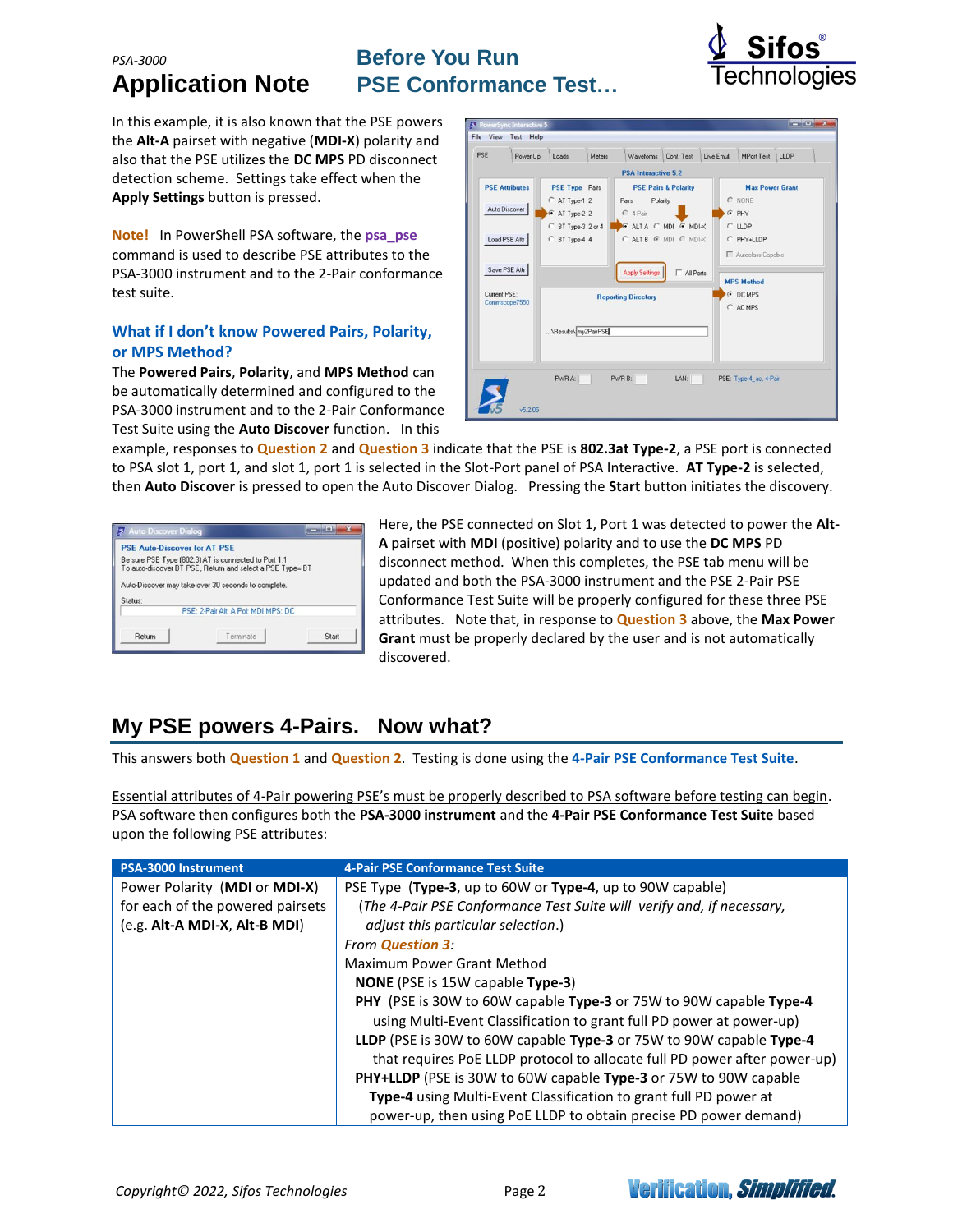*PSA-3000* **Before You Run Application Note PSE Conformance Test…**



### **Describe your 4-Pair PSE to PSA Interactive Software**

Again, the **PSE** tab menu in PSA Interactive software provides the means to enter each of the essential PSE

attributes. In the following example, the PSE is known to power 90 watts (Type-4) and that the PSE powers the **Alt-A** pairset with negative (**MDI-X**) polarity and the **Alt-B** pairset with positive (**MDI**) polarity. In response to **Question 3**, it is known that the PSE provides Multi-Event classification to grant full PD power at power-up but that the PSE also then uses PoE LLDP to refine PD power demand (Max Power Grant = **PHY+LLDP**). **DC MPS** is the only allowed PD disconnect method for an 802.3bt compliant PSE.

**Note!** In PowerShell PSA software, the **psa\_pse** command is used to describe PSE attributes to the PSA-3000 instrument and to the 4-Pair conformance test suite.

| <b>PSE Attributes</b><br><b>PSE Type Pairs</b><br>C AT Type-1 2<br>Auto Discover<br>C AT Type-2 2<br>C BT Type-3 2 or 4<br>Load PSE Attr<br>G BT Type-4 4 | <b>PSA</b> Interactive 5.2<br><b>PSE Pairs &amp; Polarity</b><br>Polarity<br>Pairs<br>$G$ 4-Pair | <b>Max Power Grant</b><br>C NONE                                      |
|-----------------------------------------------------------------------------------------------------------------------------------------------------------|--------------------------------------------------------------------------------------------------|-----------------------------------------------------------------------|
|                                                                                                                                                           |                                                                                                  |                                                                       |
| Save PSE Attr                                                                                                                                             | CALTA C MDI G MDIX<br>CALL CMDI CMDIX<br>Apply Settings<br>$\Box$ All Ports                      | C PHY<br>CLDP<br>F PHY+LLDP<br>Autoclass Capable<br><b>MPS Method</b> |
| Current PSE:<br>Commscope7550<br>\Results\ my4PairPSE                                                                                                     | <b>Reporting Directory</b>                                                                       | G DC MPS<br>C AC MPS                                                  |

### **What if I don't know PSE Type or the Pairset Polarities?**

The PSE Type and Pairset Polarities can be automatically determined and configured to the PSA-3000 instrument and to the 4-Pair Conformance Test Suite using the **Auto Discover** function. In this example, the PSE is known to be **802.3bt**, a PSE port is connected to PSA slot 4, port 2, and slot 4, port 2 is selected in the Slot-Port panel of PSA Interactive. Either **BT Type-3** or **BT Type-4** is selected, then **Auto Discover** is pressed to open the Auto Discover



Dialog. Pressing the **Start** button initiates the discovery.

Here, the Auto Discovery determined that the PSE is Type-4 (e.g. offering at least 75W capacity) and that it powers Alt-A with negative (**MDI-X**) and Alt-B with positive (**MDI**) polarity. Auto Discover also reports that the 4-Pair PSE performs 2-Pair powering to PD's with Class 0-4 as the minimum 4-Pair Class is 5. This attribute will be verified when PSE conformance testing is run.

# **Save and Recall PSE Attributes: The BEST way to ALWAYS get it right**

Discovering and entering PSE attributes for any given PSE type need only be a one-time event. PSA software offers robust capability to save PSE attributes to a unique, PSEspecific name, then later retrieve those attributes using that PSE-specific name. When PSE attributes are retrieved, both the PSA-3000 test instrument and PSE Conformance Test Software are properly configured for that PSE.

**Example**: You are connected to an ACME 4800 PSE port. You have discovered and entered all applicable attributes. The PSE is a **4-Pair**, **Type-3** (60W) PSE powering both pairsets with positive (**MDI**) polarity and using **PHY** method of Max Power Grant. Because it is 802.3bt, it will force the **DC MPS** method.

You also have the opportunity to direct all test reports to a non-default directory path specific to this PSE. That path